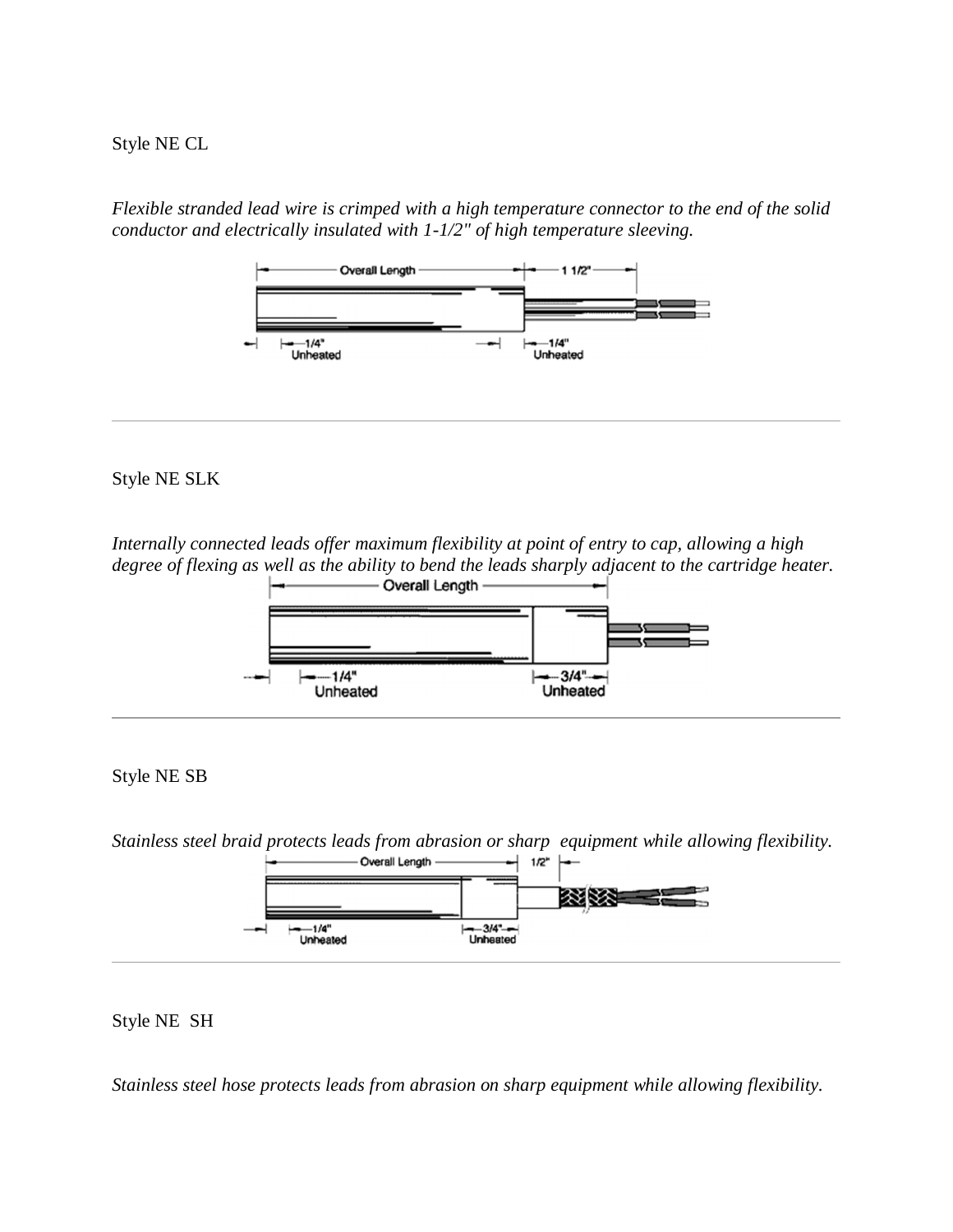

Style NE ST

*Internally connected teflon leads seal and resist moisture and oil in applications up to 480°F. This option is available on 1/4" to 3/4" units. A minimum cold section of 5/8" at the lead end is required.*



*Need a quote? Ready to order? Determine Overall Length, Diameter, Lead Length & Style..*

# Style NE STB

*Internally connected teflon leads seal and resist moisture and oil in applications up to 480°F at the lead end. This option is available on 3/8" and 1/2" units. A minimum cold section of 5/8" at the lead end is required.*



# Style NE SH

*Stainless steel hose protects internally connected teflon leads and resists moisture and oil in applications up to 480°F at the lead end. This option is available on 3/8" and 1/2" units. A minimum cold section of 5/8" at the lead end is required.* 



# Style NE JB or KB

*Internal thermocouple junction is located adjacent to the inside heater sheath to monitor the part temperature. (JB specifies type "J" thermocouple, KB specifies type "K" thermocouple.)*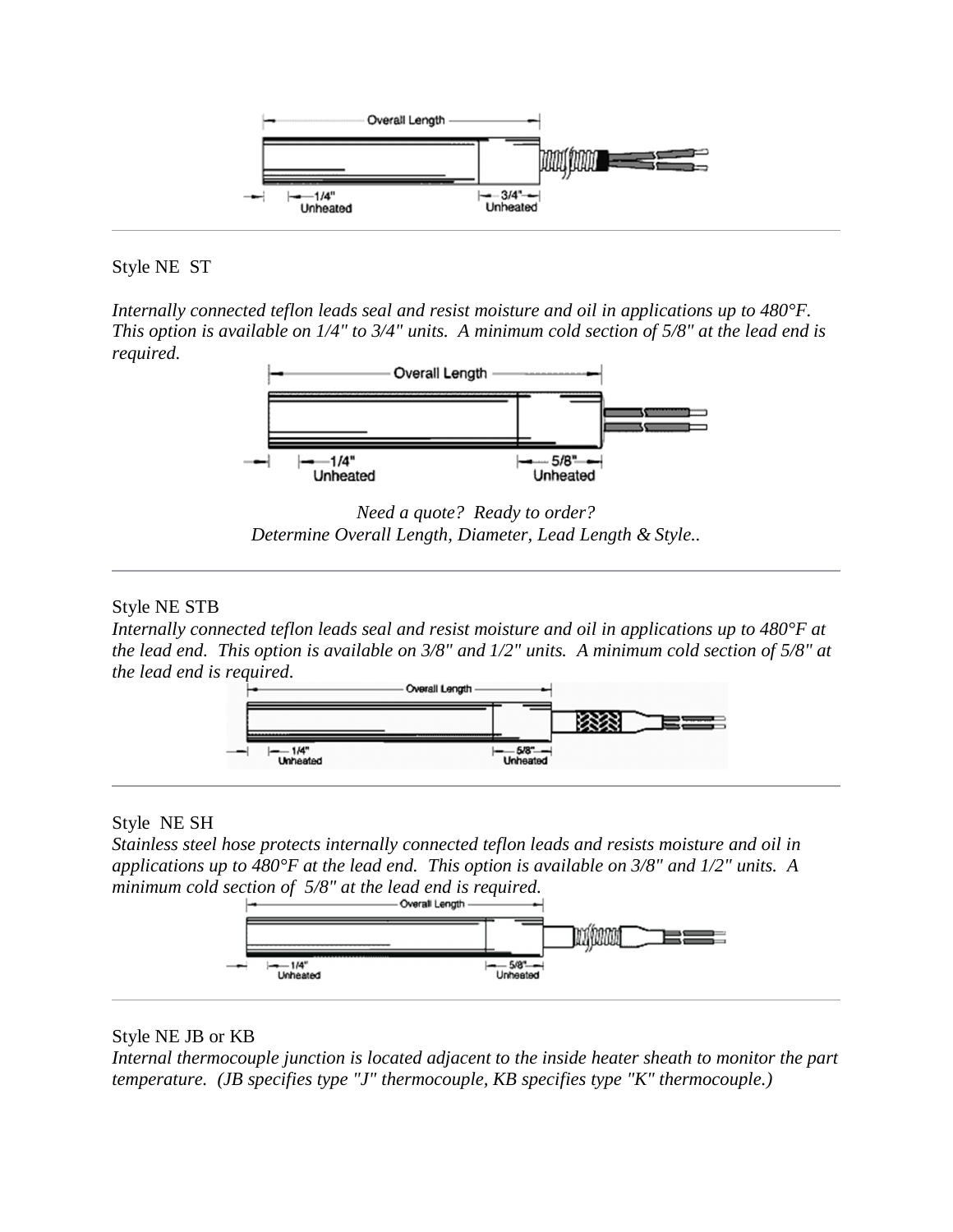

Style NE JC or KC

*Internal thermocouple junction is located at the end disc to monitor the material flow past the end of the heater. (JC specifies type "J" thermocouple, KC specifies type "K" thermocouple.)* 



# Style NE CB

*Ceramic bead insulation protects the leads from high temperature environments (above 500°F / 260°C). The beads fit over the solid conductors which extend far enough to reach a cooler area where flexible wires can be attached.*



Style NE NL

*Right angle leads offer high flexibility and are often used when space limitations are critical. Not available with internal thermocouple.*

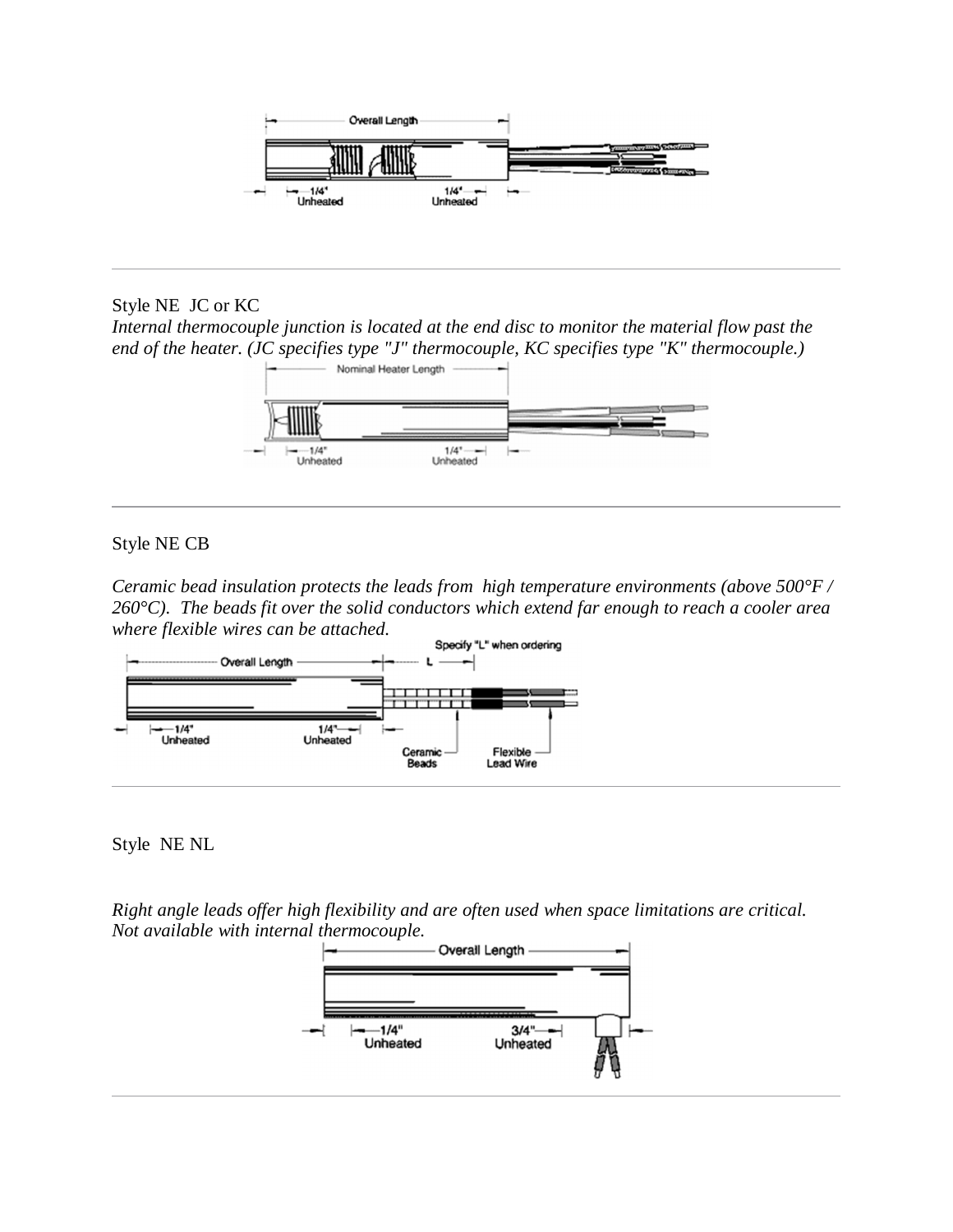#### **Style NE NA**

*Right angle stainless steel hose protects leads from abrasion or sharp equipment and is often used when space limitations are critical. Not available with internal thermocouple.*<br> **b contraded Decision Decision Contraded Decision Contraded Decision Contraded Decision Contraded Decision Contraded Decision Contrad** 



# **Style NE NR**

*Right angle stainless steel braid protects leads from abrasion and is often used when space limitations are critical. Not available with internal thermocouple.*



#### **Style NE GD**

*Copper elbow offers right angle exit of leads used when space limitations are not as critical. Available with internal thermocouple.*



**Style NE FD**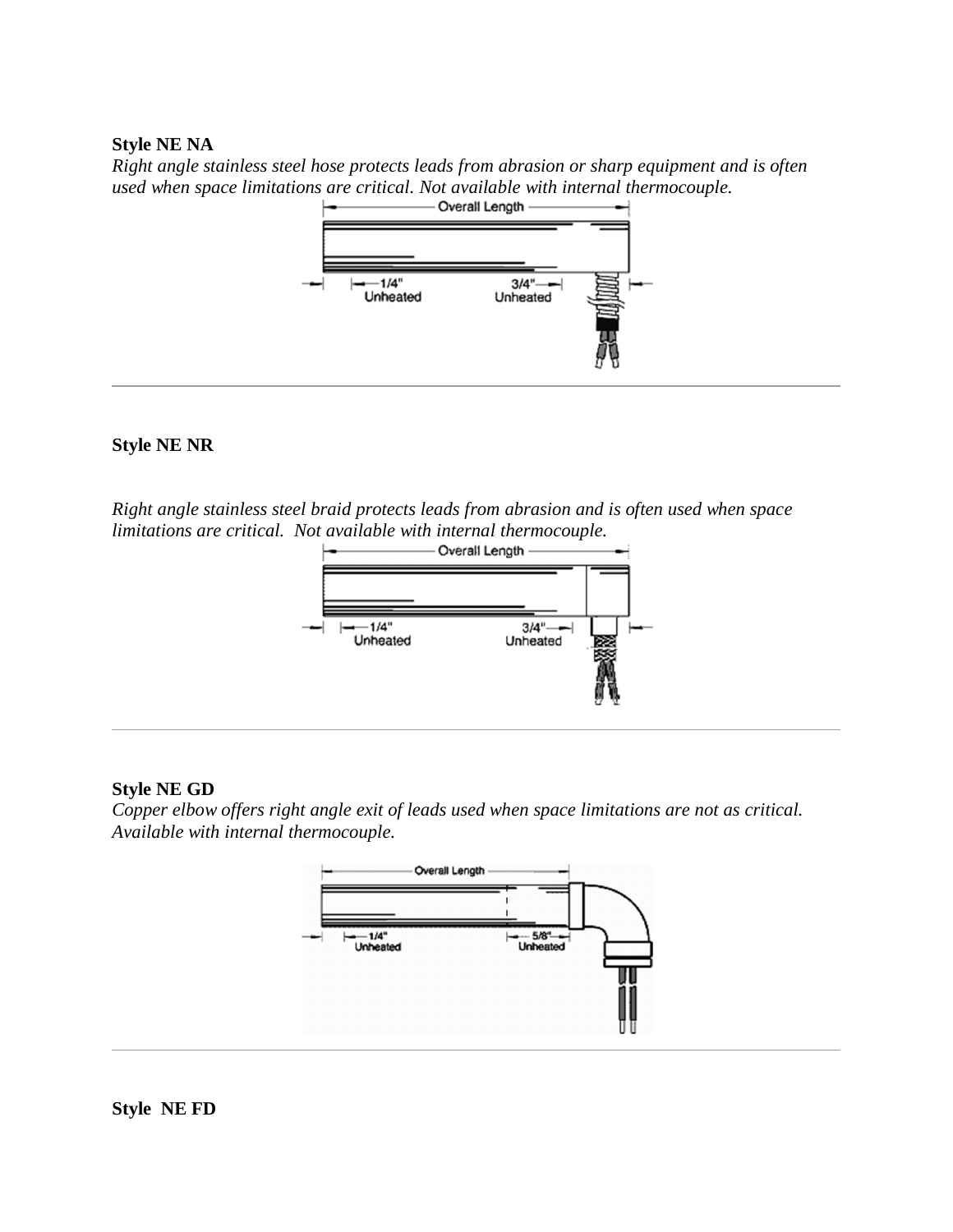*Copper elbow with hose for right angle exit of leads with protection against abrasive environment. Used when space limitations are not as critical. Available with internal thermocouple.*



#### **Style NE SW**

*Copper elbow with braid for right angle exit of leads with protection against abrasive environment. Used when space limitations are not as critical. Available with internal thermocouple.*



#### **Style NE Q**

*Threaded fittings provide fast, removable installation into a threaded hole. Silicone potting moisture seals can also be used in conjunction with the threaded fitting option. Specify brass or stainless steel, unheated length, and if needed, water-tight.*



Brass Fittings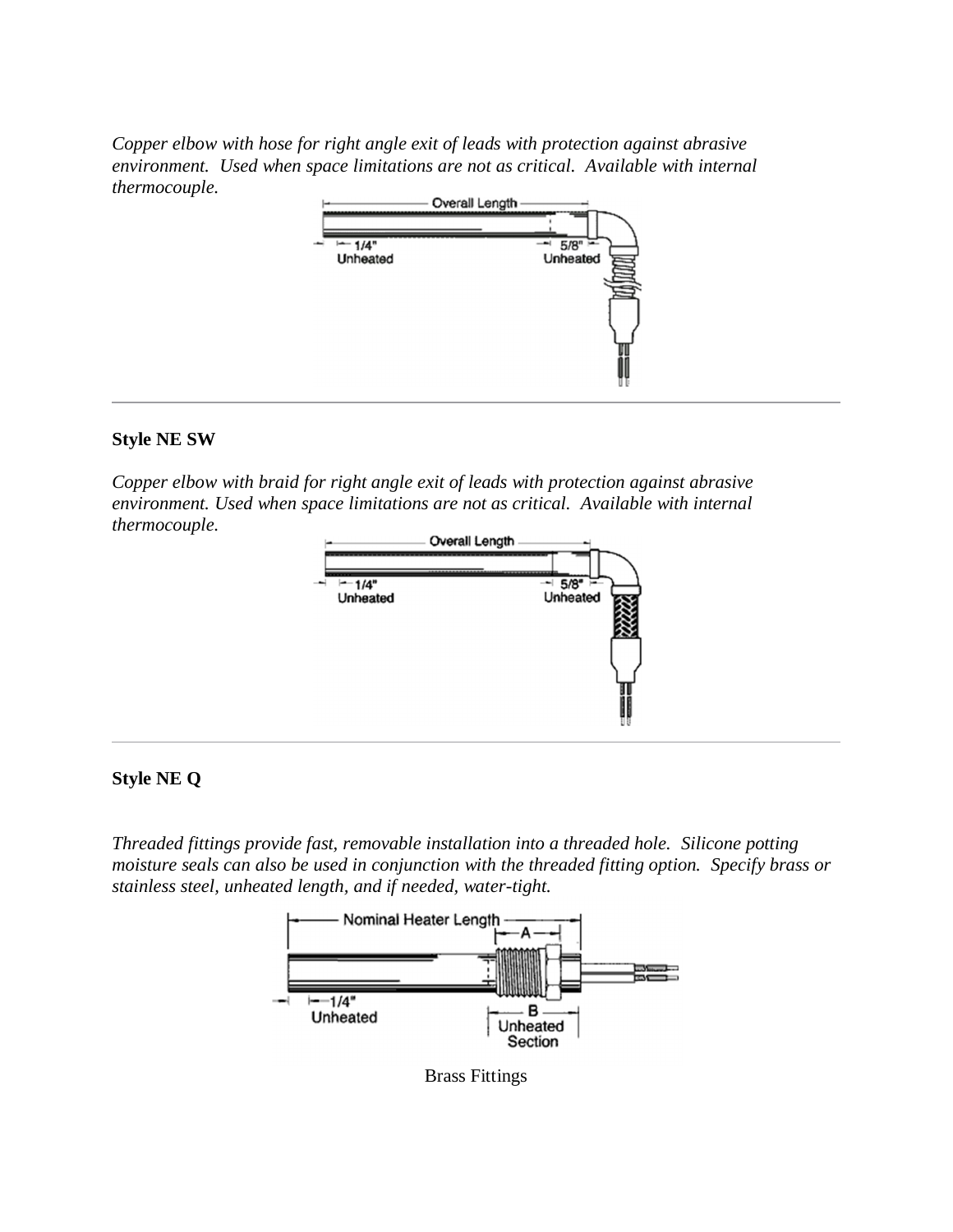| Diameter | Pipe<br><b>Thread</b><br><b>Size</b> | "A"<br>Dimension | Minimum<br>Unheated<br>Length |
|----------|--------------------------------------|------------------|-------------------------------|
| 1/4"     | 1/8"                                 | 9/16"            | 13/16"                        |
| 3/8"     | 1/4"                                 | 5/8"             | 7/8"                          |
| 1/2"     | 3/8"                                 | 5/8"             | 7/8"                          |
| 5/8"     | 1/2"                                 | 3/4"             | 1"                            |
| 3/4"     | 3/4"                                 | 7/8"             | $1 - 1/8"$                    |

# Stainless Steel Fittings

| <b>Diameter</b> | Pipe<br><b>Thread</b><br><b>Size</b> | "A"<br>Dimension | Minimum<br>Unheated<br>Length |
|-----------------|--------------------------------------|------------------|-------------------------------|
| 1/4"            | 1/8"                                 | 5/8"             | 7/8"                          |
| 3/8"            | 1/4"                                 | 5/8"             | 7/8"                          |
| 1/2"            | 3/8"                                 | 3/4"             | 1"                            |
| 5/8"            | 1/2"                                 | 13/16"           | $1 - 1/16"$                   |
| 3/4"            | 3/4"                                 | 15/16"           | $1 - \frac{3}{16}$            |

*Please note that the fitting may be placed flush with the end of the heater or anywhere along the length of the cartridge heater.* 

#### **Style NE V**

*Post terminals provide a fast, neat connection to ring, spade connectors or bus strips. Threaded 10-24 studs are brazed to the solid nickel conductor. Available only in 5/8", 16.5 mm, 3/4" and 20 mm sizes.*



#### **Style NE S**

*Mounting flanges may be welded to heater at lead end and is available on all standard diameters. Recommended in applications involving excessive vibration.*